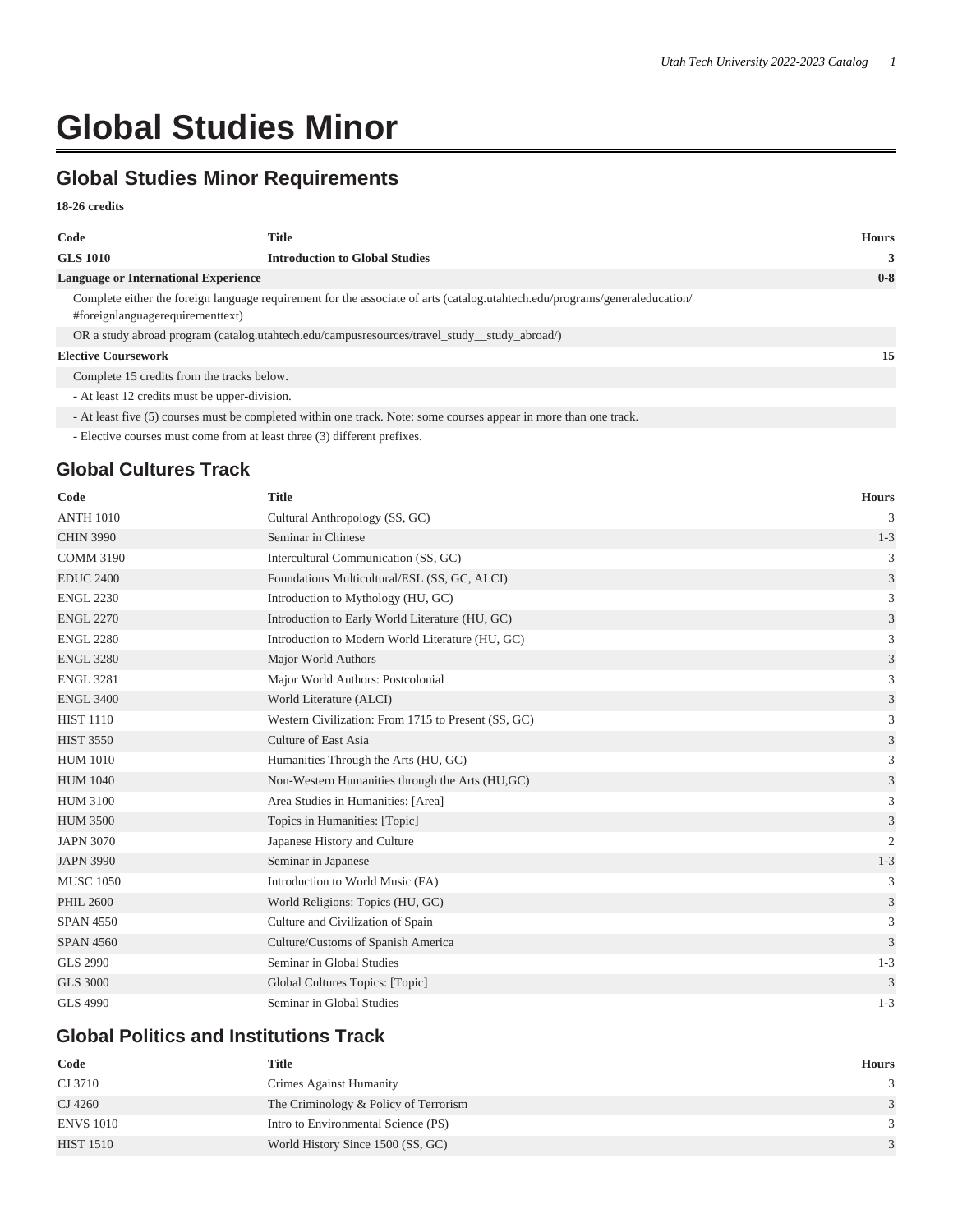| <b>HIST 3230</b> | American Foreign Relations                       | 3       |
|------------------|--------------------------------------------------|---------|
| <b>HIST 3250</b> | World War II                                     | 3       |
| <b>HIST 4310</b> | <b>History of Nationalism</b>                    | 3       |
| <b>MGMT 4400</b> | <b>International Business</b>                    | 3       |
| <b>POLS 2100</b> | Introduction to International Relations (SS, GC) | 3       |
| <b>POLS 2200</b> | Intro to Comparative Politics (SS, GC)           | 3       |
| <b>PSY 2800</b>  | Human Sexuality in a Diverse Society (SS, GC)    | 3       |
| SOC 3435         | Globalization                                    | 3       |
| <b>GLS 2990</b>  | Seminar in Global Studies                        | $1 - 3$ |
| <b>GLS 3100</b>  | Global Political Topics: [Topic]                 | 3       |
| <b>GLS 4990</b>  | Seminar in Global Studies                        | $1 - 3$ |

# **Asian Studies Track**

| Code             | <b>Title</b>                                     | <b>Hours</b> |
|------------------|--------------------------------------------------|--------------|
| <b>HIST 3460</b> | Comparative Asian History                        | 3            |
| <b>HIST 3480</b> | East Asia to 1800                                | 3            |
| <b>HIST 3490</b> | East Asia Since 1800                             | 3            |
| <b>HIST 3550</b> | Culture of East Asia                             | 3            |
| <b>HUM 1040</b>  | Non-Western Humanities through the Arts (HU, GC) | 3            |
| <b>HUM 3100</b>  | Area Studies in Humanities: [Area]               | 3            |
| <b>HUM 3500</b>  | Topics in Humanities: [Topic]                    | 3            |
| <b>JAPN 3070</b> | Japanese History and Culture                     | 2            |
| <b>PHIL 2600</b> | World Religions: Topics (HU, GC)                 | 3            |
| <b>GLS 2990</b>  | Seminar in Global Studies                        | $1 - 3$      |
| <b>GLS 3000</b>  | Global Cultures Topics: [Topic]                  | 3            |
| <b>GLS 3100</b>  | Global Political Topics: [Topic]                 | 3            |
| <b>GLS 4990</b>  | Seminar in Global Studies                        | $1 - 3$      |

# **European Studies Track**

| Code             | <b>Title</b>                                        | <b>Hours</b> |
|------------------|-----------------------------------------------------|--------------|
| <b>HIST 1110</b> | Western Civilization: From 1715 to Present (SS, GC) | 3            |
| <b>HIST 3180</b> | Nineteenth Century Europe                           | 3            |
| <b>HIST 3190</b> | <b>Twentieth Century Europe</b>                     | 3            |
| <b>HIST 3250</b> | World War II                                        | 3            |
| <b>HIST 4310</b> | <b>History of Nationalism</b>                       | 3            |
| <b>HUM 1010</b>  | Humanities Through the Arts (HU, GC)                | 3            |
| <b>HUM 3100</b>  | Area Studies in Humanities: [Area]                  | 3            |
| <b>HUM 3500</b>  | Topics in Humanities: [Topic]                       | 3            |
| <b>SPAN 4550</b> | Culture and Civilization of Spain                   | 3            |
| <b>SPAN 4610</b> | Spanish Peninsular Literature to 1800               | 3            |
| <b>SPAN 4620</b> | Spanish Peninsular Literature From 1800             | 3            |
| GLS 2990         | Seminar in Global Studies                           | $1 - 3$      |
| <b>GLS 3000</b>  | Global Cultures Topics: [Topic]                     | 3            |
| <b>GLS 3100</b>  | Global Political Topics: [Topic]                    | 3            |
| GLS 4990         | Seminar in Global Studies                           | $1 - 3$      |

# **Latin American Studies Track**

| Code             | <b>Title</b>                       | <b>Hours</b>  |
|------------------|------------------------------------|---------------|
| <b>ENVS 3910</b> | Costa Rica Natural History         |               |
| <b>ENVS 3920</b> | Peruvian Amazon Natural History    | $\mathcal{R}$ |
| HUM 3100         | Area Studies in Humanities: [Area] | $\mathcal{R}$ |
| <b>HUM 3500</b>  | Topics in Humanities: [Topic]      |               |